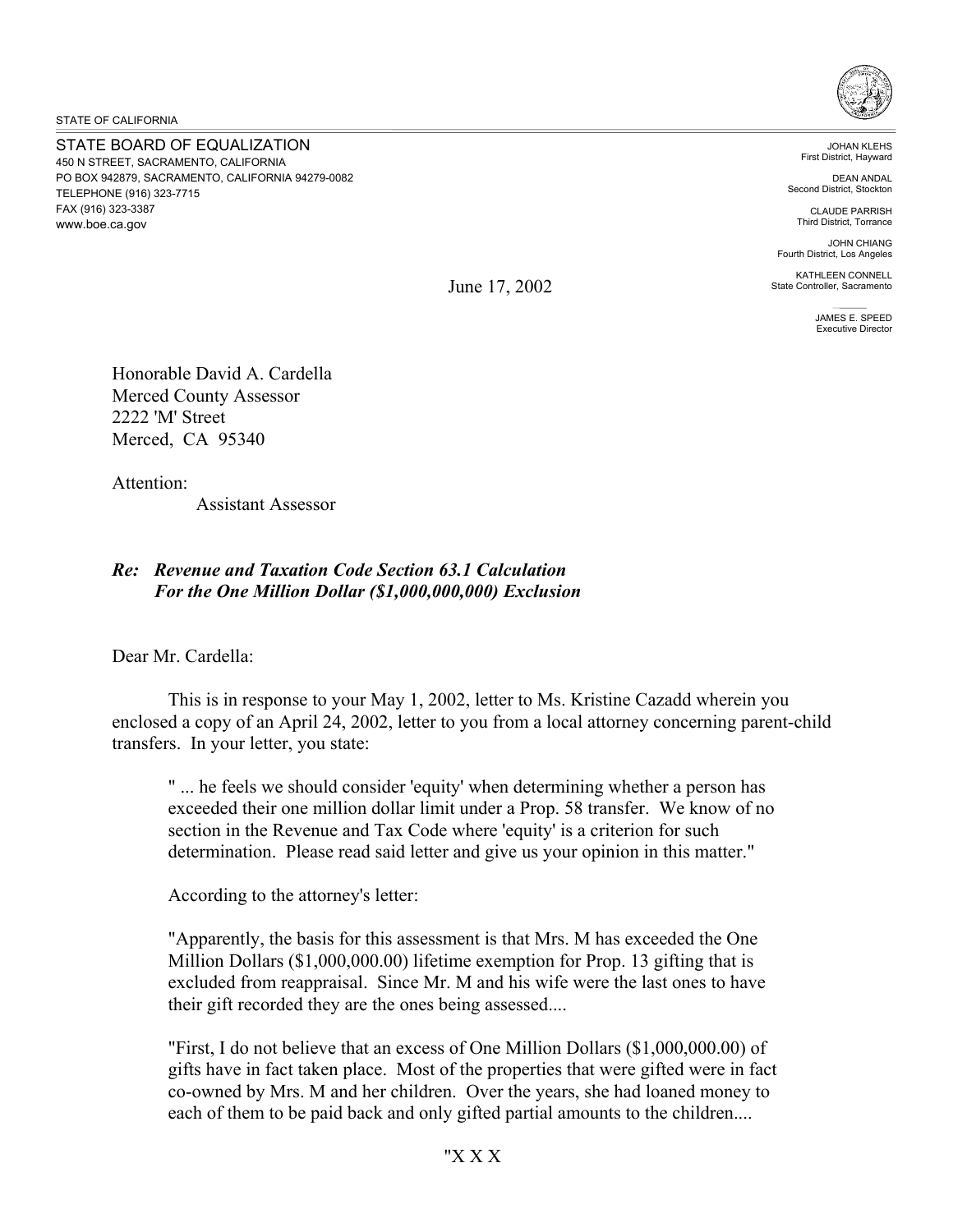" ... I do however believe that the total values of the properties should not be considered as part of the transfer because the children actually purchased several of the properties with the mother and their equity was used as their "down payment". [Mrs.] M simply took the properties into her name because she was the most 'credit worthy' of the folks in these various transactions. As a result, [Mrs.] M should not be considered to have transferred the entire property to her children since they already owned an equitable interest in the property. But, should only be considered to have transferred the interest actually possessed by her.

## X X X"

As we understand the quoted portion of the last paragraph of the attorney's letter, above, he is saying that Mrs. M and her children purchased real properties over the years; for each purchase they jointly pooled their funds, assets, etc. for use as the "down payment"; Mrs. M took title to each property in her name alone "because she was the most 'credit worthy'"; and, as the result, when she later transferred those real properties to her children, only the values of those interests in the real properties owned by her should be included in the section 63.1 One Million Dollar (\$[1,000,000.00\)](https://1,000,000.00) calculation, not the total values of the real properties transferred. In other words, the real properties were jointly-owned by Mrs. M and her children. Only the portions owned by Mrs. M and transferred to her children should be considered within the One Million Dollar exclusion. The other interests owned by the children should not be counted, because the children were getting back their respective interests in the real properties, not just receiving Mrs. M's interests therein.

For the reasons hereinafter indicated, it is our opinion that if Mrs. M, her children, and/or the attorney can establish that the real properties were purchased by Mrs. M and her children, but that Mrs. M took and held legal title to the properties for herself and her children, such that upon the transfers of the real properties to her children Mrs. M was really only transferring her interests in the properties to her children and returning the children's interests in the properties to them, only the values of Mrs. M's interests in the real properties should be included in the section 63.1 One Million Dollar (\$[1,000,000.00\)](https://1,000,000.00) calculation. If Mrs. M, her children, and/or the attorney cannot establish joint beneficial ownership, then the total values of the real properties transferred are properly includable in the section 63.1 calculation as transfers from parent to children.

As you know, Revenue and Taxation Code section 63.1 provides, in part: "(a) Notwithstanding any other provision of this chapter, a change in ownership shall not include the following purchases or transfers for which a claim is filed pursuant to this section: ... [ $\parallel$ ] (2) The purchase or transfer of the first one million dollars (\$1,000,000) of full cash value of all other real property of an eligible transferor in the case of a purchase or transfer between parents and their children."

Thus, the primary question is whether Mrs. M purchased the real properties and then transferred them to her children, in which case Mrs. M was the sole owner of the properties and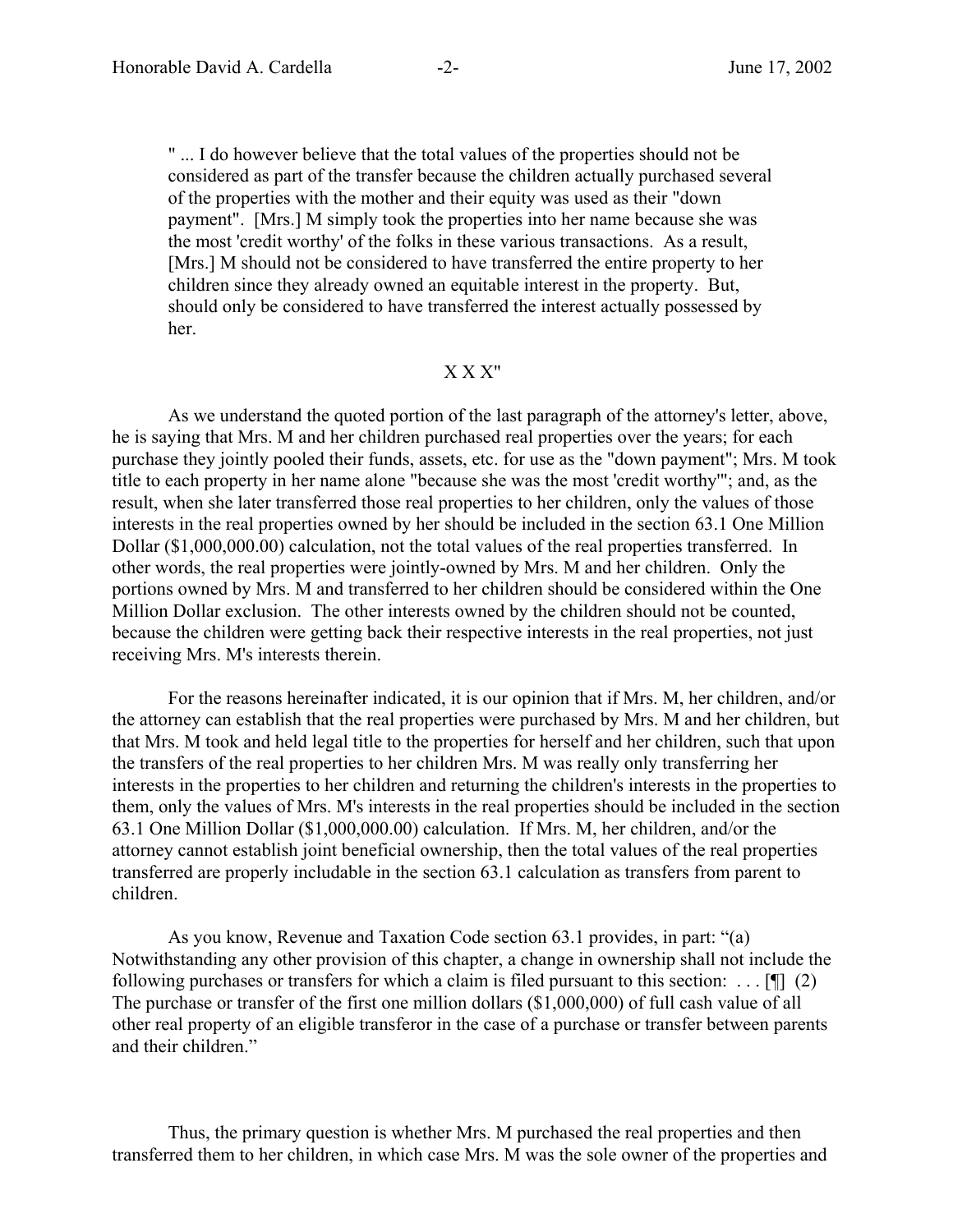was transferring all of the interests in them to her children, or whether both Mrs. M and her children purchased the real properties but Mrs. M took and held legal title to the properties for herself and her children, such that upon the transfers of the real properties to her children, Mrs. M was really only transferring her beneficial interests in the properties to her children and returning the children's legal title in the properties to them. In this latter case Mrs. M would have been only a part owner of the properties and thus, transferring only her partial interests in the properties to her children. Questions regarding legal and beneficial title are answered by examining all the evidence as to the properties' ownership. If the evidence established, for example, that Mrs. M took title to the real properties in trust or subject to a holding agreement(s) for her children, then the assessor could conclude that Mrs. M's transfers of the real properties were transfers for purposes of section 63.1 only to the extent of her beneficial interests in the real properties, not transfers of the entire properties, and the parent-child exclusion would be allowable for those partial transfers. Mrs. M's transfers of the children's portions of the properties to the children would be transfers of mere legal title of their interests in the real properties to themselves, and as such, not changes in ownership.

With respect to the issue of the nature of the ownership interests transferred in a particular real property transaction, Property Tax Rule 462.200 (18 Cal. Code of Regs. §462.200) authorizes assessors to rely on the deed presumption which provides:

 "(b) DEED PRESUMPTION. When more than one person's name appears on a deed, there is a rebuttable presumption that all persons listed on the deed have ownership interests in property, unless an exclusion from change in ownership applies.

In overcoming this presumption, consideration may be given to, but not limited to, the following factors:

(1) The existence of a written document executed prior to or at the time of the conveyance in which all parties agree that one or more of the parties do not have equitable ownership interests.

(2) The monetary contribution of each party. The best evidence of the existence of any factor shall be an adjudication of the existence of the factor reflected in a final judicial finding, order, or judgment. Proof may also be made by declarations under penalty of perjury (or affidavits) accompanied by such written evidence as may reasonably be available, such as written agreements, canceled checks, insurance policies, and tax returns."

In addition, Evidence Code section 662 provides:

"The owner of the legal title to property is presumed to be the owner of the full beneficial title. This presumption may be rebutted only by clear and convincing proof."

Clear and convincing proof has been defined as: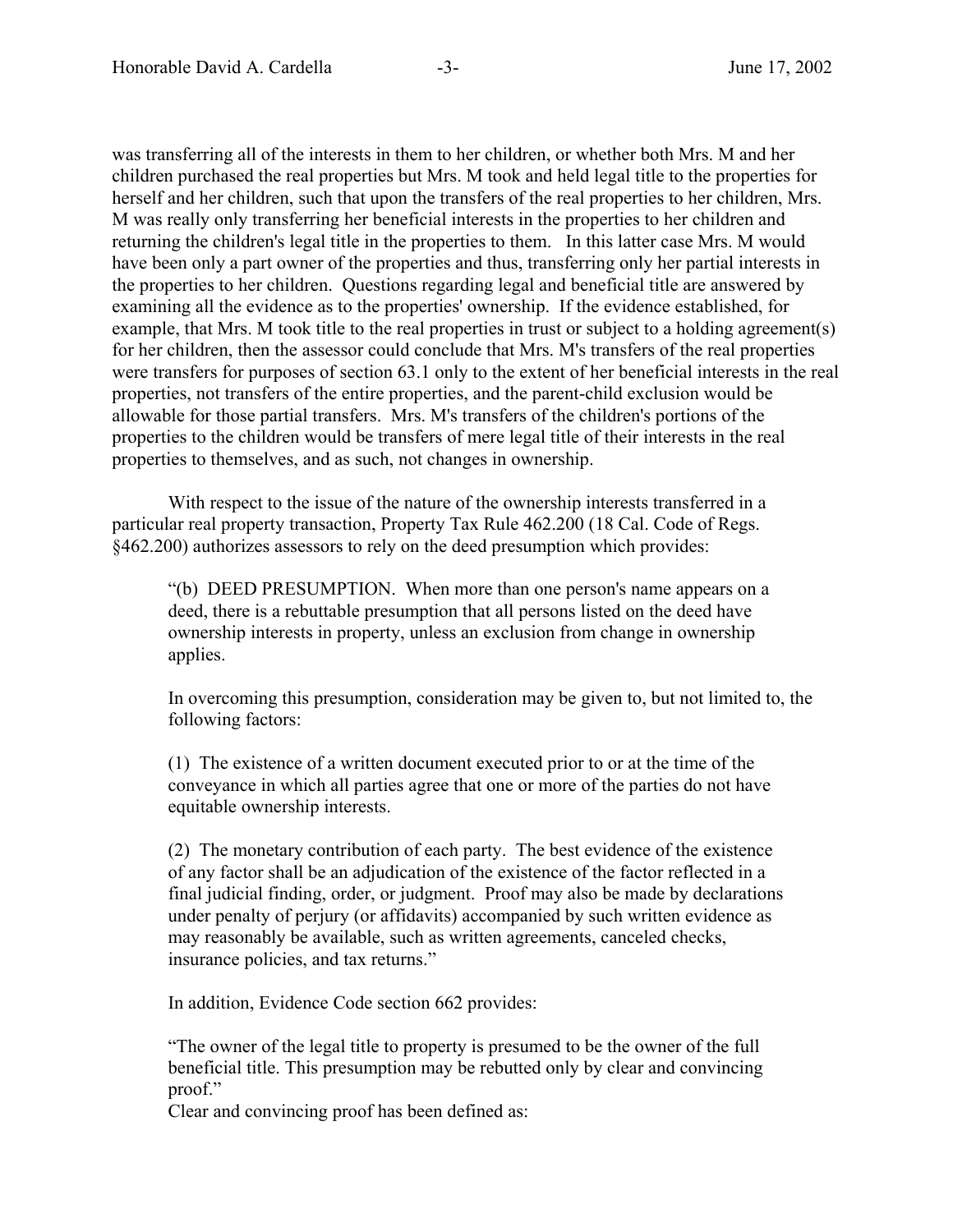"clear, explicit and unequivocal", "so clear as to leave no doubt," and "sufficiently strong to command the unhesitating assent of every reasonable mind." (1 Witkin, *Calif. Evid.* (3d ed. 1986) §160, p. 137)

In *Toney v. Nolder* (1985) 173 [Cal.App.3d](https://Cal.App.3d) 791, the plaintiff claimed an interest in real property based on his contention that he and the defendant had an oral partnership agreement. The court held that there is no exception to the standard set forth in Evidence Code section 662 and the plaintiff was required to meet the clear and convincing evidence standard. Under these legal principles, the names appearing on a deed are presumed to own not only legal title to the real property but also beneficial ownership. This presumption can be overcome only by proof that is clear and convincing, that is, evidence that is explicit, unequivocal and leaves no doubt.

However, the following is also applicable to and may be helpful in this situation:

"It is well established that although a conveyance of lands is absolute in terms, and on its face purports to convey an estate in fee, it may nevertheless be shown that the lands are held by the grantee in trust; and that the terms of such trust may be shown by oral testimony. In order, however, that the lands so conveyed may be impressed with a trust, the trust must be created and its terms agreed upon by the parties to the instrument at the time of its execution, or the instrument must be executed in pursuance of a previous agreement. Furthermore, the evidence that will authorize a court to find that a conveyance of lands which is absolute in terms was, in reality, made upon a trust must be clear, satisfactory and convincing. The parties to an instrument which is clear and unambiguous in its terms must be presumed to have intended the legal effect of those terms, unless it is clearly and satisfactorily shown that it was their mutual intention that those terms should have a different effect. The burden of proof to thus vary the terms of the instrument is on the party claiming contrary thereto, and he must establish his allegations by a preponderance of the evidence. The issue is purely one of fact (*Sherman v. Sandell*, 106 Cal. 373, 374-375 [39 P. 797])." J*ose v. Pacific Tile & Porcelain Co.* (1967) 251 [Cal.App.2d](https://Cal.App.2d) 141, 144.

It is the role of the assessor to ultimately evaluate the facts to determine the sufficiency and import of the evidence. Utilizing the standards set forth above, particularly paragraphs (1) and (2) of Rule 462.200(b), if the assessor concludes that the presumption is rebutted (based on other documents, tax returns, including those of the children, sources of funds for the purchases of the properties, insurance for the properties and payments therefor, etc.), then the children obtained beneficial ownership interests in the properties together with Mrs. M, and Mrs. M held both beneficial and legal title as to her interests in the properties but only legal title as to the children's interests. It is possible that the deeds to the real properties were accompanied by "oral trusts" in favor of the children with respect to their interests in the properties, or by a "holding agreement(s)" whereby Mrs. M agreed to hold title to the children's portions of the properties on behalf of the children. In either case, the transfers would be considered transfers only Mrs. M's interests in the real properties to children for purposes of the parent-child exclusion.

In addition, section 63.1, subdivision  $(c)(9)$ , provides that the transfer of that portion of the property subject to trust could constitute a transfer subject to the parent/child exclusion: for purposes of the section, "transfer" includes "any transfer of the present beneficial ownership of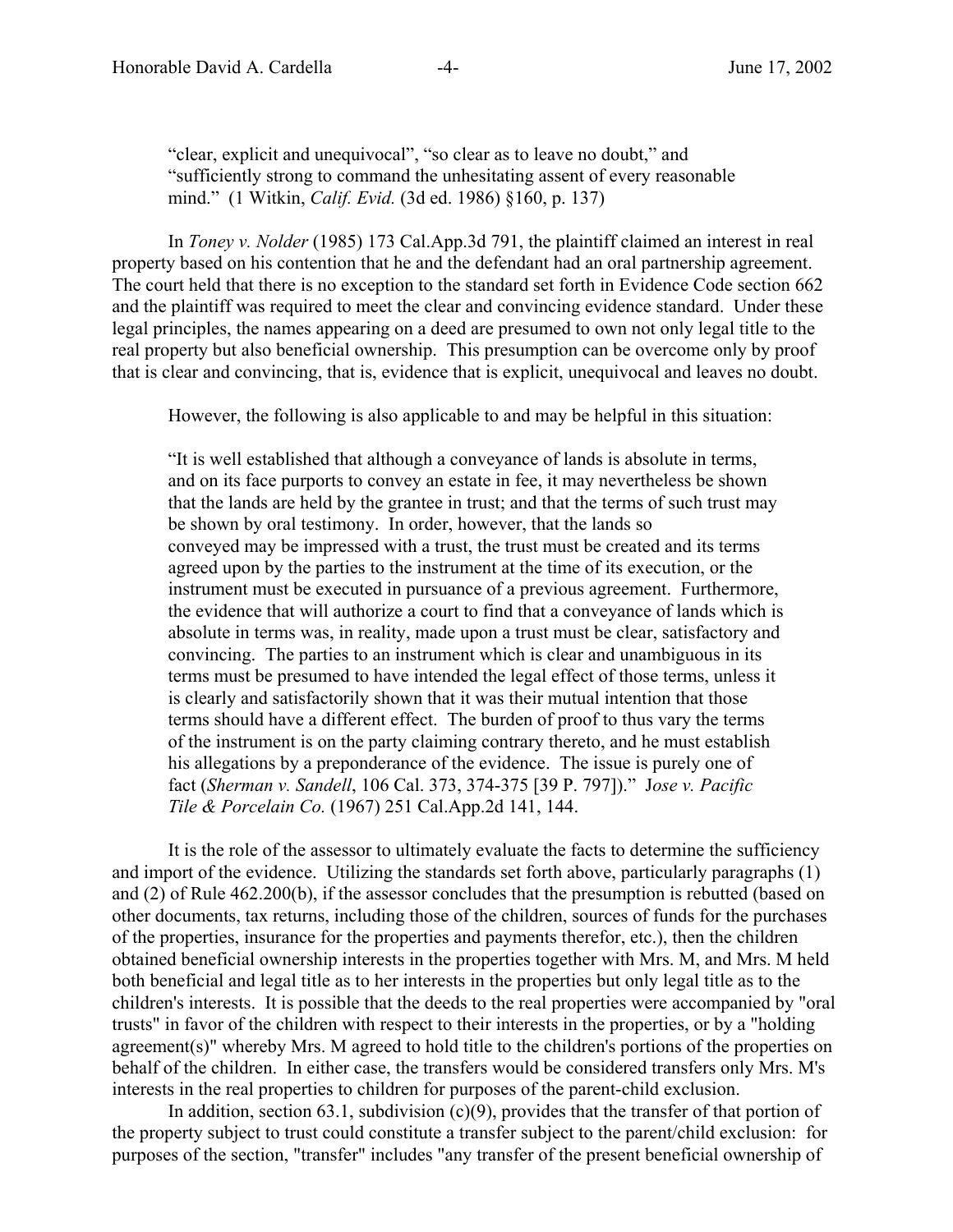property from an eligible transferor [e.g., a parent] to an eligible transferee [e.g., a child] through the medium of an intervivos or testamentary trust." In these regards, Property Tax Rule 462.160 provides that the following transfers do not constitute changes in ownership:

 $\Gamma(b)$ [ $\Gamma(A)$ ] The transfer is one to which the parent-child ... exclusion applies, and for which a timely claim has been made...

## "X X X

 $\text{H}(d)[\text{H}](5)$  Termination results in a transfer to which the parent-child ... exclusion applies, and for which a timely claim has been filed as required by law."

In regard to "oral trusts," a trust in real property is within the statute of frauds, and generally must be in writing. Probate Code § 15206. An oral trust in real property, however, is not void, but only *unenforceable* when its invalidity is urged by the party to be charged. Hence, only the trustee and his successors may take advantage of the statute. *Cardoza v. White* (1933) 219 Cal. 474, 476. Further, an oral trust is enforceable if the beneficiary, with the consent of the trustee, enters into possession or makes improvements, or changes position in reliance upon the trust. *Haskell v. First Nat. Bank* (1939) 33 [Cal.App.2d](https://Cal.App.2d) 399, 402; *Mulli v. Mulli* (1951) 105 [Cal.App.2d](https://Cal.App.2d) 68, 73; J*ose v. Pacific Tile & Porcelain Co.* (1967) 251 [Cal.App.2d](https://Cal.App.2d) 141, 144. See also Property Tax Annotation No. 220.0583, C 3/8/2000, copy enclosed.

In Matter of Torrez, (1988) 63 B.R. 751, 827 F.2d 1299, the court reaffirmed the exception to the requirement of a writing for resulting trusts:

> "Under California law, resulting [oral] trust is implied by operation of law whenever a party pays the purchase price for a parcel of land and places title to the land in the name of another."

However, it is well settled that the elements proving both the existence and the validity of a resulting trust must be established by the party asserting its existence. In ParkMerced Co. v. City and County of San Francisco, (1983) 149 C.A.3d 1091, the court stated on page 1095,

"... Today it is not at all uncommon for individuals, or corporations such as title companies, to hold "bare legal title" to property for the owner of its beneficial interest. Such a transaction is of the nature of a resulting trust "which arises from a transfer of property under circumstances showing that the transferee has no duty other than to deliver the property to the person entitled thereto, upon demand. And such a transfer, when made, will be of the property's "bare legal title" to the person already entitled to its "beneficial use."

"We are brought to a consideration of the uncontroverted material evidence of the case. [¶] ... The partnership was formed for the purpose of acquiring and operating Parkmerced. The partnership agreement provided in part that title to Parkmerced would be held by one of the partners, Parkmerced Corporation, as nominee for the partnership. The transaction's documents were executed by Parkmerced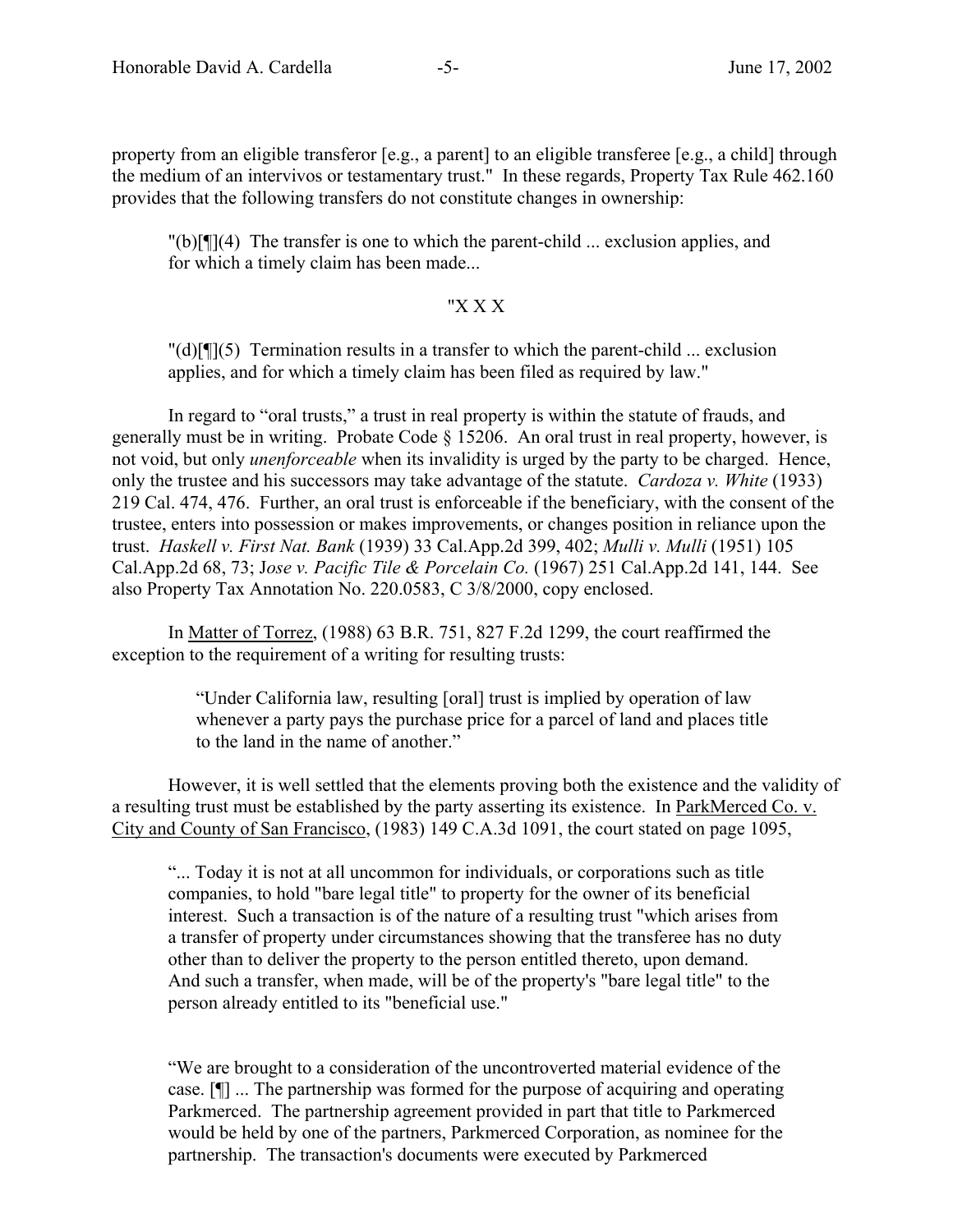$\overline{a}$ 

Corporation "on behalf of the partnership," and title to the property was taken in Parkmerced Corporation's name as nominee of, and as authorized by, the partnership."

Whether or not the similar types of facts of a resulting trust exist in the instant case is a question of fact to be determined by the assessor upon the examination of all the available evidence. Mrs. M and/or the children must establish that Mrs. M took and held title to the properties for herself and her children and was the "trustee" of the children's interests in the real properties under an oral or resulting trust at the times of recordation of the deeds to the properties in Mrs. M's name. They must also establish that Mrs. M transferred bare legal title of the children's interests in the properties to the children only as a "trustee."

In regard to finding the existence of a holding agreement(s) between the parties, Rule 462.200 (c) contemplates a holding agreement as an arrangement created by a transfer of title from a principal (seller) to the holder of title (Mrs. M, here) on behalf of the principal or a third party (e.g. children, here).<sup>1</sup> This would require the existence of a written agreement between the sellers of the real properties and Mrs. M indicating that at all times Mrs. M was subject to the terms of the holding agreements, was permitted to hold record title only to the children's interests in the properties, and that all beneficial use and control of the children's interests in the properties remained in the children. Since no such agreement or other writing, formal or informal, has been submitted or referenced in your letter, we will assume for purposes of this analysis that the taxpayers will seek to prove that any holding agreements were oral in nature. An "oral" holding agreement necessitates establishing a "resulting trust", discussed above, in which Mrs. M received title to the children's interests in the properties as the nominee of the children.

If you conclude that the deeds transferring the real properties to Mrs. M must be accepted at face value, i.e., the presumption is not rebutted, then only Mrs. M has any beneficial interest in the properties prior to her transfers of the properties to the children. Those transfers would, therefore, result in changes in ownership of the entire properties, and under those circumstances, the total values of the real properties transferred would be included in the section 63.1 calculation.

If, on the other hand, you conclude that the presumption is rebutted and the deeds transferred only legal title as to the children's interests in the real properties to Mrs. M, then the children had equitable or beneficial ownership of interests in the properties, either as the beneficiaries of the oral trust or under a holding agreement, and they were the owners of those interests for property tax purposes. Only the values of Mrs. M's interests in the properties should

<sup>1</sup> Rule 462.200(c) provides: **"(c) HOLDING AGREEMENTS.** A holding agreement is an agreement between an owner of the property, hereafter called a principal, and another entity, usually a title company, that the principal will convey property to the other entity merely for the purposes of holding title. The entity receiving title can have no discretionary duties but must act only on explicit instructions of the principal. The transfer of property to the holder of title pursuant to a holding agreement is not a change in ownership. There shall be no change in ownership when the entity holding title pursuant to a holding agreement conveys the property back to the principal.

<sup>(1)</sup> There shall be a change in ownership for property subject to a holding agreement when there is a change of principals.

<sup>(2)</sup> There shall be a change in ownership of property subject to a holding agreement if the property is conveyed by the holder of title to a person or entity other than the principal."